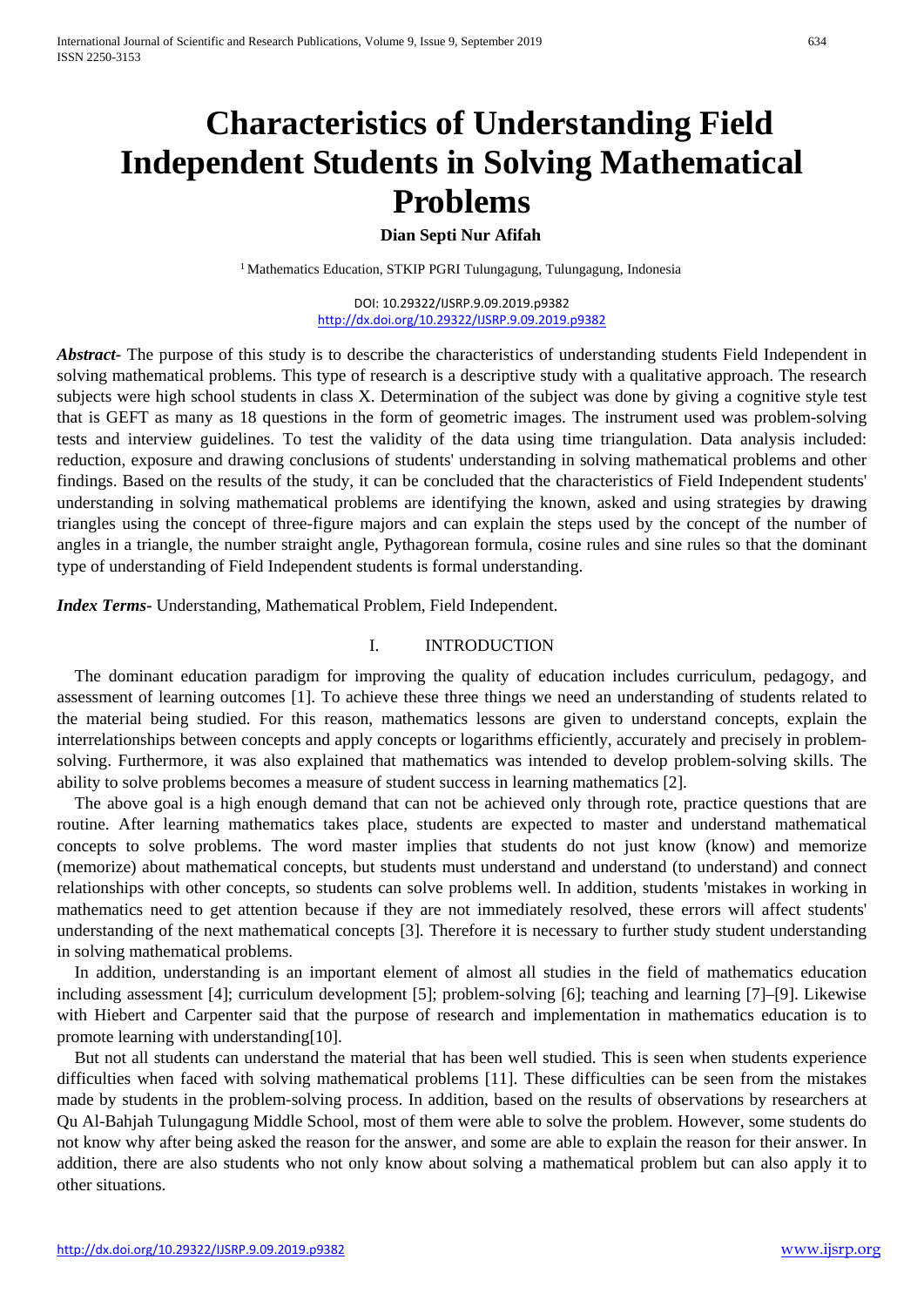Fatqurhohman examines students' understanding of mathematical concepts in solving flat problems which results show that students have not been able to properly use mathematical concepts in solving problems (still tend to be procedural) [12], students cannot compare by presenting alternative solutions the other is the response obtained, mastery and understanding of mathematical concepts in solving non-routine problems is still low. Research on student understanding has also been carried out by several previous researchers, one of which is who examines junior high school students' understanding of geometrical story problems stating that there are still many students who do not understand the purpose of story problems and lack understanding of geometrical concepts. Furthermore, in solving mathematical problems students have their own ways that might differ from one student to another student because students' understanding also varies.

Problem-solving is a strategy adopted by students to find a solution to the difficulty experienced by interpreting the concepts they have learned. Polya states problem solving "as an effort to find a way out of a difficulty, achieve goals that are not immediately achieved" [13]. So problem-solving is a way that students do to solve a mathematical problem by using their knowledge, skills, and understanding.

Jung states that one of the ideas that are widely accepted in mathematics education is that students must understand mathematics. Furthermore, Jung suggests three kinds of understanding, namely Instrumental understanding (students' ability to apply memorized or memorized formulas in problem solving without knowing why the formula is used), relational understanding (ability to draw conclusions from certain formulas or procedures from more general mathematical relations), formal understanding (the ability to connect mathematical symbols and mathematical notation with relevant mathematical ideas and to combine ideas into logical sequences) [14].

To find out the success of students, the teacher makes an assessment of the understanding of the material that has been learned. To find out how far students' understanding can be seen from the ability of students to solve mathematical problems. Solving mathematical problems is not an easy thing for students. Ardana states that each person has specific ways of acting, which are expressed through perceptual and intellectual activities known as cognitive styles [15].

Cognitive style is the way a person processes, stores or uses the information to respond to a task or various types of environment. Witkin distinguishes styles into two types namely Independent Field and Field Dependent. Field Dependent is a cognitive style that students have by accepting something more global. While Field Independent is a cognitive style possessed by students who tend to state things analytically. In this study using students who have the Field Independent cognitive style. Judging from the cognitive style, students may have a tendency of understanding in solving mathematical problems. Previous research, Ulya examined the relationship between cognitive style and problem-solving abilities, the results of which showed that there was a positive relationship at a high level between students 'cognitive styles and students' problem-solving abilities [16].

Based on the differences in cognitive style it is interesting to be able to be revealed about students' understanding in solving mathematical problems from each cognitive style group. A teacher who knows how students' understanding of solving mathematical problems can help teachers in teaching and determine alternative learning approaches to support the learning process so that better results are achieved. Because an understanding of a matter, in this case especially mathematics will be the key to student success in solving mathematical problems and can improve learning outcomes. In this study, the characteristics of students who have the Independent Field cognitive style in solving mathematical problems will be analyzed.

## II. METHODS

This type of research is exploratory research using a qualitative approach. This research was conducted in class X SMA Muhammadiyah 4 Surabaya Indonesia. The instrument of this study was the Group Embebbed Figure test (GEFT) for selecting research subjects, problem-solving questions and interview guidelines for analyzing students' understanding in solving mathematical problems. Data collection is done by tests and interviews. After each subject is selected a problem-solving test (TPM) is given and the interview is analyzed according to the understanding indicator. Furthermore, to check the validity of the data triangulation time is used by giving TPM after a week the first TPM is done with an equivalent problem. Valid data are data from TPM 1 and TPM 2 triangulation. Time triangulation results data is valid data which is the result of research. After valid data is obtained, an analysis is performed. The data analyzed are the results of the TPM and the results of the interview to determine the type of student understanding. The analysis conducted in this study using procedures including reducing data, data exposure, drawing conclusions based on understanding indicators. The indicators of student understanding used in analyzing the data obtained are as follows.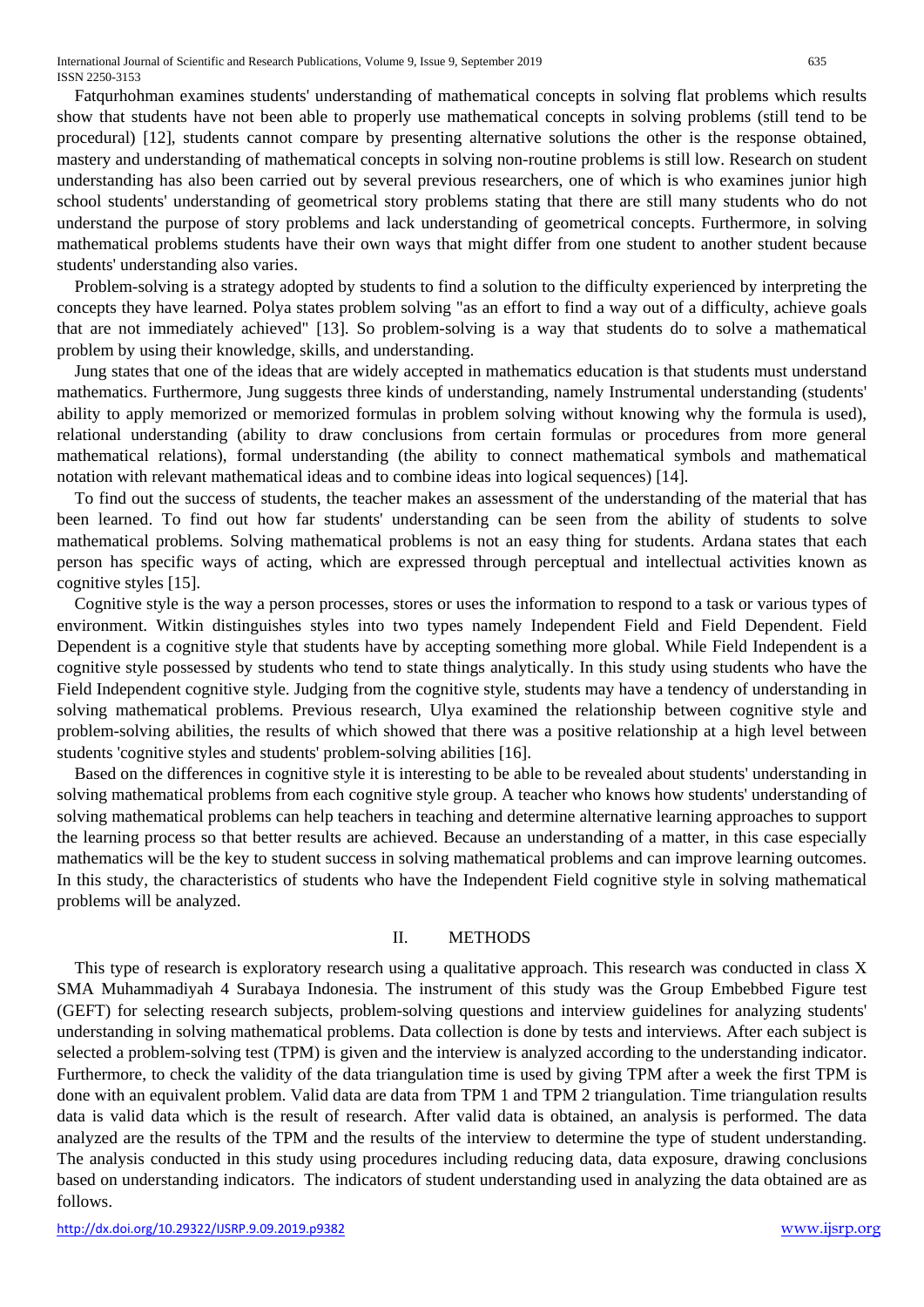| Table 1. Indicators of Student Understanding in Solving Mathematical Problems |                                                           |
|-------------------------------------------------------------------------------|-----------------------------------------------------------|
| <b>Type of Understanding</b>                                                  | <b>Understanding Indicators</b>                           |
| Formal                                                                        | a. Students can answer correctly                          |
|                                                                               | b. Students can use mathematical formulas appropriately   |
|                                                                               | c. Students can explain the reasons for using             |
|                                                                               | mathematical formulas                                     |
|                                                                               | d. Students can explain symbols or notations used in      |
|                                                                               | mathematics                                               |
| Relational                                                                    | a. Students can answer correctly                          |
|                                                                               | b. Students can use mathematical formulas appropriately   |
|                                                                               | c. Students can explain the reasons for using the formula |
| Instrumental                                                                  | a. Students can answer correctly                          |
|                                                                               | b. Students can use mathematical formulas appropriately   |
|                                                                               | c. Students can explain the reasons for using the formula |

#### III. RESULT AND DISCUSSION

This research data in the form of written test results from research subjects on the problem-solving tests provided and also the interview transcript data conducted to confirm the written test answers. The following is a description of the data from students' understanding of the independent fields in solving mathematical problems.

#### *First Subject (FI1)*

The subject of FI1 in solving mathematical problems using Polya's steps, namely understanding the problem (by writing what is known and what is known and what is asked), planning to plan Polya's understanding of the data results namely understanding the problem (by writing what is known and what is asked) , plan completion (draw a triangle to describe what is known and what will be sought) and carry out from what has been planned (work according to the image that has been made). For Polya's last step, which is to re-examine the answer, it is not clear from the results of the problem-solving tests that were undertaken. The following answer is written FI1.





FI1 draw a port using a triangle. From the triangle picture, FI1 gives symbols and signs  $(A)$ ,  $(B)$ ,  $(x)$ ,  $(y)$ ,  $( )$ , 0. Next, determine the distance AB using the speed formula. FI1 determines each angle in the triangle image, namely the x, y and angles B using the sum formula in a triangle and straightforward. To find out the understanding of FI1 researchers in solving mathematical problems, the researchers conducted interviews to find out the reason for each answer.

*Q: "Why are there three lines in the direction of all up arrows?" FI1: "That is a benchmark for drawing the angle" Q: "What does that mean?" FI1: "To start drawing the corner" Q: "Why determine the distance of AB that's speed times time?" FI1: "Because of the speed and time taken, I use the distance formula in physics, ma'am." Q: "What's the formula?" FI1: "s = v.t" Q: "Where did the formula come from?"*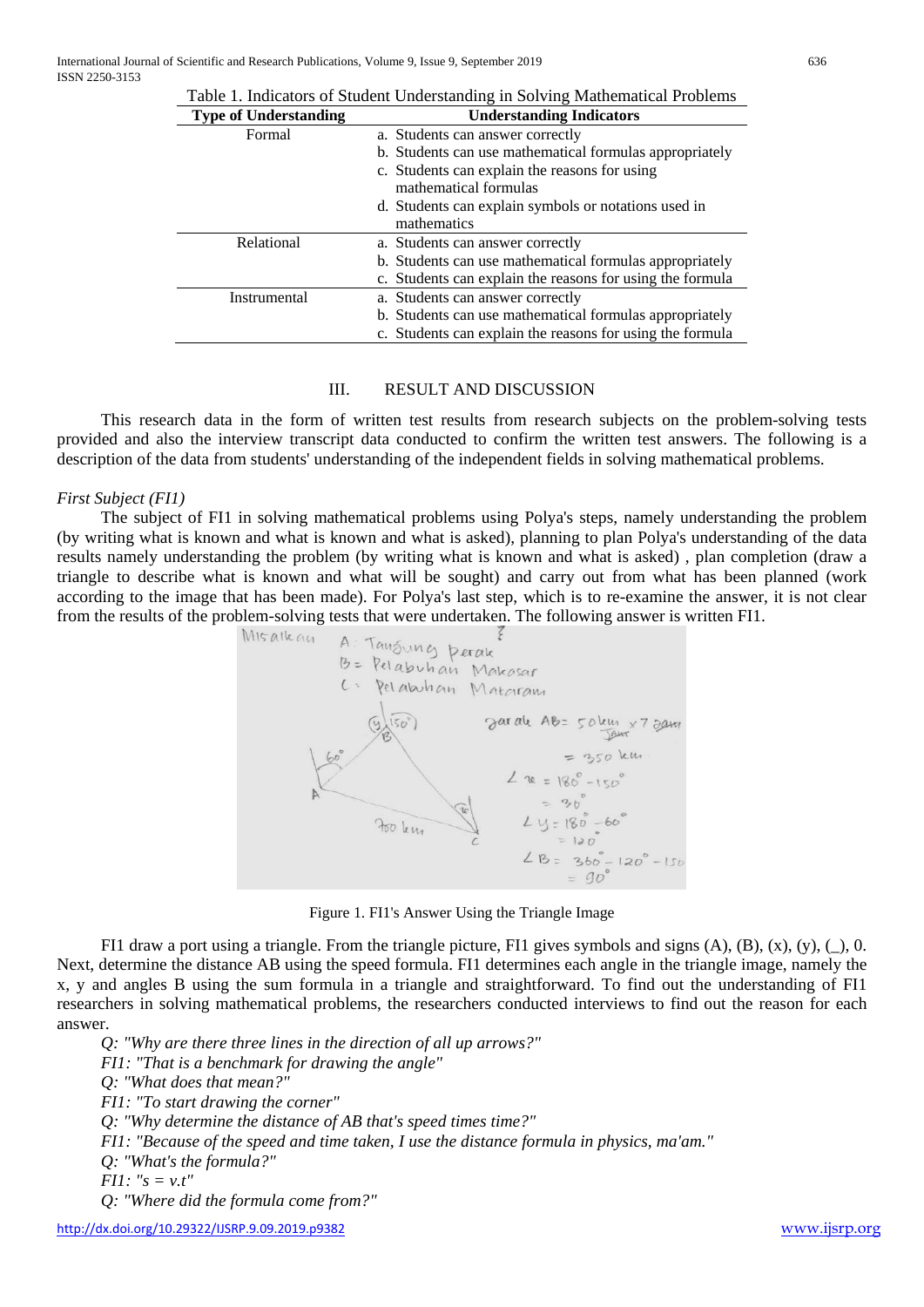International Journal of Scientific and Research Publications, Volume 9, Issue 9, September 2019 637 ISSN 2250-3153

*FI1: "I don't know, just like that in physics."*

FI1 draws three lines in the direction of all up arrows with the reason as a pot to draw the angle. Benchmarks are meant for starting corner images. FI1 determines the distance AB using the formula of speed and time taken is  $s =$ v. t. FI1 explains the gotten formula when studying physics. In this case, FI1 cannot explain the reason for using the formula, so it belongs to the type of instrumental understanding.

*P: "Then what are x and y for and what are these symbols?"*

*FI1: "I suppose the x angle is aligned with an angle of 30<sup>0</sup>. While the angle of y is aligned with an angle of 150<sup>0</sup>. If this is the symbol of the angle"*

*P: "Why are you looking for x and y?"*

*FI1: "Because the number of straightening angles is 180<sup>0</sup>".* 

*P: "I see, where did you get 1200 ?"*

*FI1: "That's right with the angle A, from*  $180^0$ *-60* $^0$ *."* 

*FI1: "It's easier, ma'am, it's already known that there are two angles, so all that's left is 360<sup>0</sup>-120<sup>0</sup>-150<sup>0</sup> = 90<sup>0</sup>." Q: "Why do you use that method?"*

*FI1: "Yes, that's the formula, ma'am ..."*

*Q: "If I use 1800 instead of 3600 , what do I do?"*

*FI1: "You can't, you have to do 360<sup>0</sup> if you have a circular shape."* 

FI1 uses the symbol x as a corner with an angle of  $300^0$ , while the symbol y with an angle of  $150^0$ . To determine the angle of x uses the formula for the number of angles to the point that is  $180^\circ$ . And to determine the angle of y uses  $360^0 \text{-} 120^0 \text{-} 150^0 = 90^0$  with the reason two angles have known, then including the type of formal understanding.

Following is the written answer FI1 in determining the direction of the Nusantara ship from the port of Mataram to the port of Tanjung Perak in Surabaya.

> gadi arah hapal dari pelabuhan  $*1C-$ Mataram ke pelabohan Tanjurg perale adalah:  $366^\circ - 70^\circ - 4c$  $=360^{\circ}-30.30^{\circ}$  $700$  $= 300$  $Sin C = AB$

Figure 2. FI1's answer in determining the Direction of the Nusantara Ship and the Port of Mataram to the Port of Tanjung Perak, Surabaya

FI1 uses the sine rule formula to determine the angle of C. In finding the angle of C the formula used is correct. To find out the understanding of FI1 in using the sine rule formula, the researchers conducted interviews. Following are excerpts from the results of the interview.

*P: "How do I do it?"*

*FI1: "Using the rules of the sinus comparison ratio?" P: "Why do you use that formula?" FI1: "It's easier, ma'am because it's a right triangle and the one asked for the angle so I use a syndrome". Q: "What is a syndrome?" FI1: "Sin is a comparison of the front side and the hypotenuse". P: "how?" FI1: "Same as looking for angle B in the triangle, so that 300<sup>0</sup> is obtained." Q: "Why is it like that?" FI1: "Because that's also circular, ma'am ... so the number of angles is 360<sup>0</sup> ."*

FI1 uses the rules of the sine comparison formula with easier reasons and the triangles are right angles. FI1 calls sine rules the term "syndrome" which means that sin is obtained from a comparison of the front side and the hypotenuse, so a C angle of  $30^0$  is obtained. In this case, it is a formal type of understanding. Furthermore, to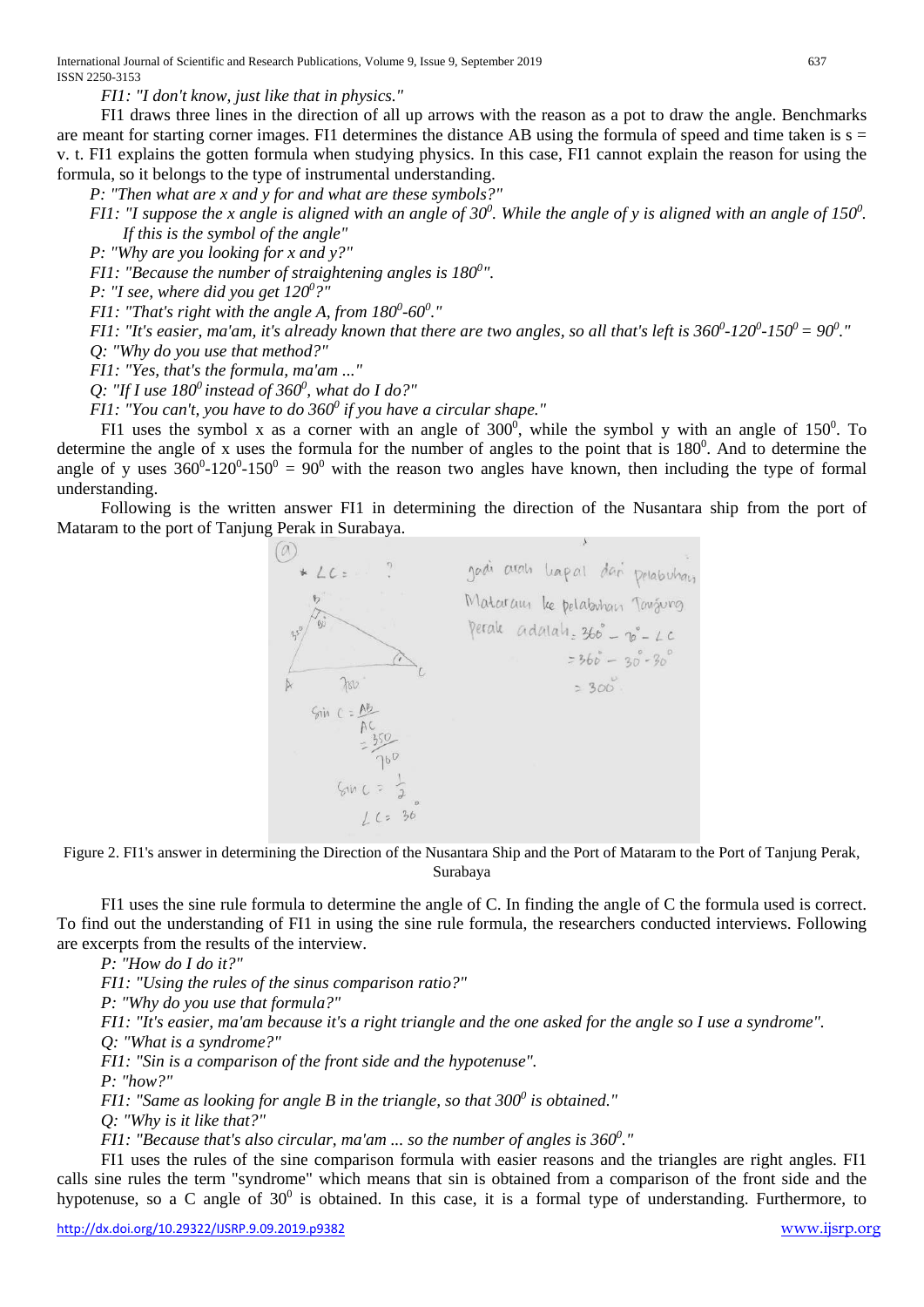determine the direction of the Nusantara ship from the port of Mataram to the port of Tanjung Perak Surabaya using the formula of the number of angles of  $360^0$ , namely  $360^0$ - $30^0$ - $30^0$  =  $300^0$ . The reason for using this method is because it is circular so it uses the formula for the number of angles of  $360^0$ , so it is a formal type of understanding.

Following is the written answer FI1 in determining the distance from Makassar port to Mataram port.



Figure 3. FI1's Answer in Determining Distance from the Port of Makassar to the Port of Mataram

FI1 uses the Pythagorean formula to determine the distance from the port of Makassar to the port of Mataram. The distance from Makassar port to Mataram port is assumed by BC. To find out the type of understanding of FI1 in using the formula, the researchers conducted interviews. The following are highlights of the interview results.

*Q: "Why are you looking for BC using this method?"*

*FI1: "Now this is a right triangle, so I can simply use the Pythagorean formula."*

*P: "So, what is more, difficult to use?"*

*FI1: "I don't know, ma'am ...".*

The reason FI1 uses the Pythagorean formula in determining the distance from the port of Makassar to the port of Mataram. The distance from the Makassar port to the port of Mataram is easier and the right triangle is known by two sides so that the BC value is equal to 606,2. In this case, the type of understanding FI1 is the type of relational understanding.

From the analysis of the characteristics of understanding of FI1 in solving mathematical problems, there are three types of understanding in solving the first problem, namely formal, relational, and instrumental understanding. However, the dominant characteristic of FI1 understanding is formal understanding.

#### *Second Subject* (FI2*)*

FI2 subjects solve mathematical problems by using Polya's steps to understand the problem (indicated by writing what is known and what is asked), planning a solution (shown by drawing a triangle to describe what is known) and carrying out from what has been planned (indicated by answer the question). The following answer is written FI2.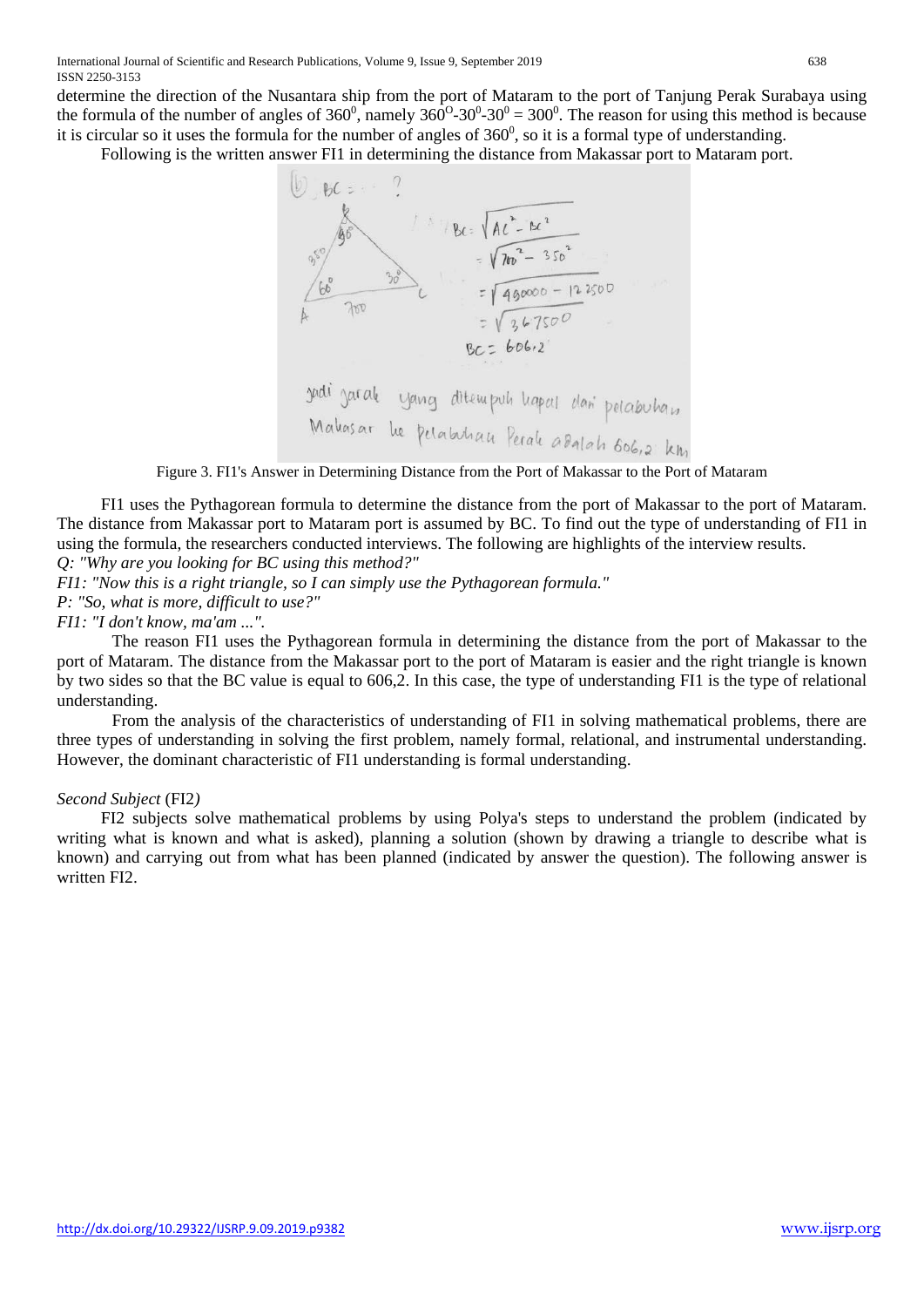International Journal of Scientific and Research Publications, Volume 9, Issue 9, September 2019 639 ISSN 2250-3153



Figure 4. FI2 Answers Using Triangles

FI2 draw a port using a triangle. From the triangle picture, FI2 is supposed that A is the same as Surabaya, B is the same as Makassar, and C is the same as Mataram. It also uses the symbol  $(\angle)$  which is a symbol from an angle.

Next FI2 determines the shrinkage size of ABC and ABU. To find out the understanding of FI2 researchers in solving mathematical problems, the researchers conducted interviews to find out the reason for each answer. The following are the results of the interviews.

*P: "What picture is this Abdurahman?" FI2: "Yes, the picture of the port, ma'am." P: "Why did you draw the port first?" FI2: "Let me know the picture, ma'am and know which one to look for". P: "Why did you use the north to draw it?" FI2: "Yes ma'am as a benchmark to determine the angle." Q: "How is Abdurahman?" FI2: "Use the physics formula, s = v.t then a distance of = 350 km is obtained." Q: "Why do you use that formula?" FI2: "Yes ma'am, if in physics to find the distance the formula is used if the known speed and time". P: "I see, ... where is the ABU angle of 120 º?" FI2: "That is aligned with the UAB angle, then the ABU angle is from 180º -60º. Q: "Why are you looking for an ABC angle? FI2: "Yes, it's known ABU's angle and UBU's angle ... the ABC's angle is 360º - 120º -150º = 90º". P: "Why is it like that?" FI2: "Really, really". P: "The reason?" FI2: "Because the angle in a circle is 360º".*

FI2 draws three lines in the direction of all up arrows for reasons to know the location of the port. It also illustrates the north with a reason to determine the angle. FI2 determines the distance AB using the formula of speed and time taken is  $s = v$ . t. FI2 explains the formula obtained when studying physics because to find the distance used the formula if it is known to speed and time. In this case FI2 can explain the reason for using the formula so that it includes the type of relational understanding.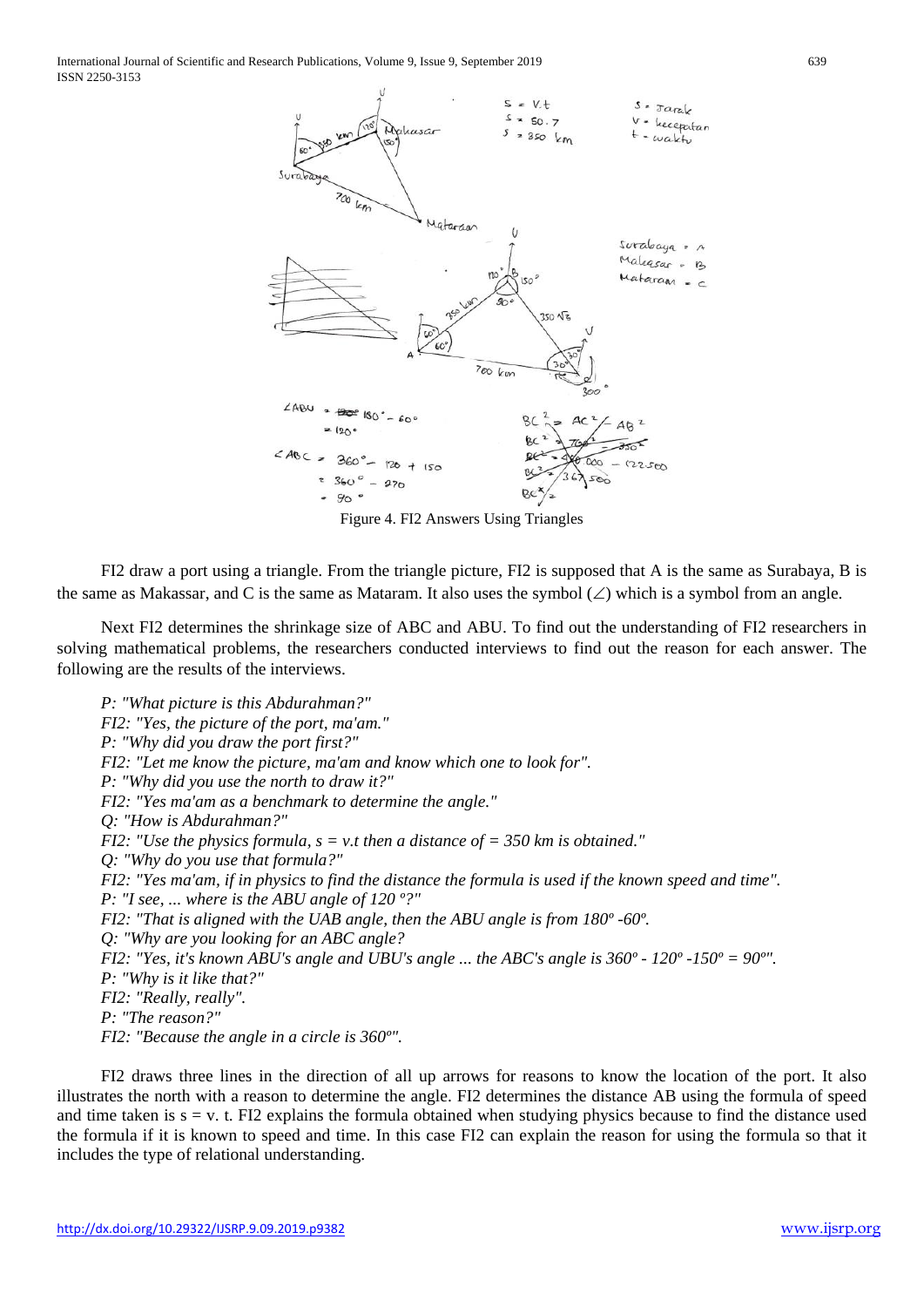FI2 determines the angle of the ABU by  $180^0$ -60<sup>0</sup> with the reason that the ABU angle is aligned with the UAB angle. Next FI2 looks for the angle of ABC using 360º-120º-150º with the reason for the angle in the circle. In this case, FI2 can explain the reasons for using the formula so that it includes the type of formal understanding.

Following is the written answer FI2 in determining the direction of the Nusantara ship from the port of Mataram to the port of Tanjung Perak in Surabaya.



Figure 5. FI2 Answers in Determining Ship Direction

*P: "Why do you use sine rules?" FI2: "Because of that right triangle and already known the length of the two sides". P: "Why not use another formula?". FI2: "It's easier to use the formula, ma'am." P: "How do you look for it?". FI2: "Same thing, ma'am as before 360º-30º-30 º = 300º". P: "The reason?" FI2: "Idem ma ... so the ship's boat from Mataram to Surabaya is 300º ". Q: "Why for you to use the sine rule to determine BC?" FI2: "It's easier, mom." P: "Then how difficult is it?" FI2: "I don't know, ma'am ...".*

FI2 determines the direction of the ship from Mataram to Surabaya by taking the UCA angle by way of 360*º*-30*º*-30*º* = 300*º* "by reason of using the formula in a circle. In this case, FI2 answers correctly but it also uses an angle symbol in mathematics and can explain the reason for using the formula, so it is a formal type of understanding.

FI2 determines the BAC angle by means of 180*º*-90*º*+30*º* equal to 60*º*. The BAC angle is used to determine the length of BC. To determine BC, FI2 uses the sine rule, uses a mathematical symbol but cannot explain the reason for using the sine rule. In this case, including the type of instrumental understanding.

From the analysis of the characteristics of understanding of FI2 in solving mathematical problems, there are three types of understanding in solving the first problem, namely formal, relational, and instrumental understanding. But the characteristic of dominant FI2 understanding is formal understanding.

From figure 4 and figure 5 above, showing the types of understanding of independent field students in solving mathematical problems, namely formal, relational, and instrumental understanding. For instrumental and relational understanding only once is generated by independent field students. Instrumental understanding produced by fieldindependent students has the advantage that students solve math problems more quickly. However, this does not guarantee that independent field students understand what has been done. While understanding relational, independent field students in addition to answering correctly, he understood the reasons for using the concepts and procedures carried out. Instrumental understanding that occurs because the involvement of students in the class only pays attention to the computation done. So in learning the teacher must pay attention to the understanding achieved by students. Less involvement of students in learning mathematics can also cause students to forget quickly what they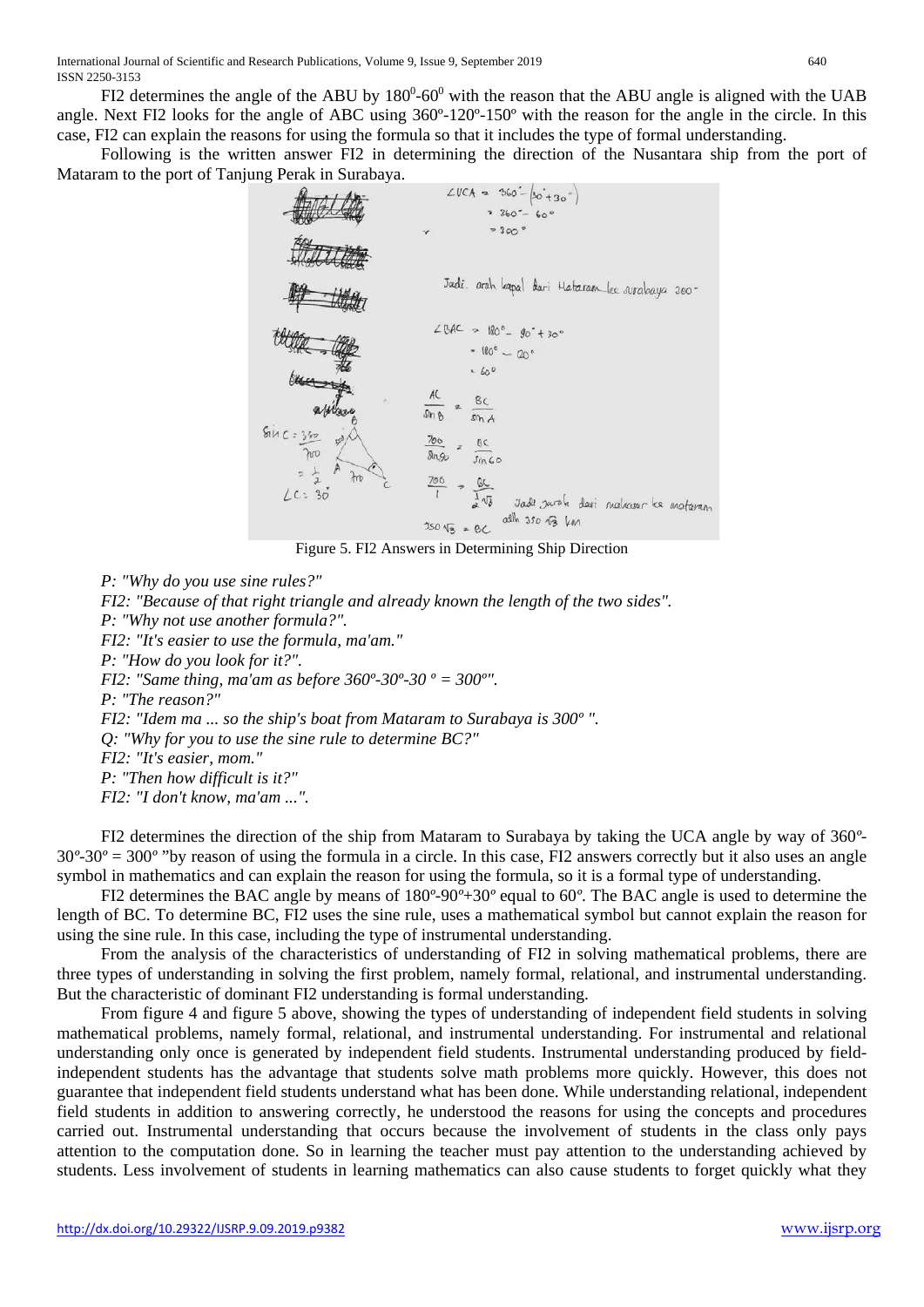International Journal of Scientific and Research Publications, Volume 9, Issue 9, September 2019 641 ISSN 2250-3153

have learned. The teacher must guide students intensively to maintain the memories and understanding of students who have been taught, and still be creative in presenting learning so that children do not get bored [17].

For the type of formal understanding produced by independent field students is more dominant This is because independent field students are accustomed to using symbols, formulas, and images in solving mathematical problems in class. This is in accordance with the characteristics of high school students who, according to Piaget, have entered a formal stage in their development. In addition, field-independent students, independent field students can connect one concept to another that is used in solving mathematical problems. Completion by independent field students is also correct.

Another characteristic found is that many concepts are used in solving problems. Moreover, independent field students do not depend on the concepts used at the beginning. This is in accordance with one of the types of understanding expressed by Skemp [14]. Besides that in solving the problem of independent field students do not depend on the initial mathematical concepts used, it is in accordance with Witkin states that field-independent students in responding to an assignment tend to respond to stimulus using their own perceptions, more analytical and analyze patterns based on their components [15]. Henceforth, in learning in the classroom especially for students who have independent field cognitive style more given more complex problem exercises in order to improve the ability to solve mathematical problems.

### IV. CONCLUSION

Based on the results of the analysis and discussion of the research data that has been described, the researcher can conclude that the understanding of field-independent students in solving mathematical problems is identifying the known, asked, using strategies by drawing triangles using the three-figure majors concept and can explain the steps used with the concept of the number of angles in a triangle, the number of angular angles, the Pythagorean formula, the cosine rule and the sine rule. The characteristics of understanding independent field students in solving mathematical problems are answering correctly, using mathematical formulas, using symbols or notations in mathematics and being able to explain the reason for the answers, so that the dominant independent field students' understanding that emerges is a type of formal understanding. Based on the research results obtained, the researcher suggests that teachers pay more attention to the selection of learning designs that emphasize understanding of concepts and familiarize students with independent fields as peer tutors in classroom learning.

## REFERENCES

- [1] A. Muhson, "Upaya peningkatan minat belajar dan pemahaman mahasiswa melalui penerapan problem base learning," *J. Kependidikan*, vol. 39, no. 2, pp. 171–182, 2009.
- [2] J. P. Mairing, "Kemampuan siswa kelas VII dalam memecahkan masalah matematika berdasarkan tingkat akreditasi," *J. Kependidikan*, vol. 46, no. 2, pp. 179–192, 2016.
- [3] A. Prayitno, "Characterization of scaffolding based on the student's thinking error in solving mathematic problem," *J. Kependidikan*, vol. 1, no. 1, pp. 50–66, 2017.
- [4] S. B. Berenson and G. S. Carter, "Changing assessment practices in science and mathematics," *Soc. Sci. Math.*, vol. 95, pp. 182–186, 1995.
- [5] NCTM, *Curriculum and evaluation standards for school mathematics*. Reston: VA: Author, 1989.
- [6] R. Baranes, M. Perry, and J. W. Stigler, "Activation of real-world knowledge in the solution of word problems," *Cogn. Instr.*, vol. 6, pp. 287–318, 1989.
- [7] D. P. Ausubel, "Facilitating meaningful verbal learning in the classroom," *Arith. Teach.*, vol. 15, pp. 126–132, 1968.
- [8] J. Hiebert and T. P. Carpenter, "Learning and teaching with understanding," in *Handbook of research on mathematics teaching and learning*, D. A. Grouws, Ed. New York: Macmillan, 1992, pp. 65–97.
- [9] L. Linchevski and B. Kutscher, "Tell me with whom you're learning, and I'll tell you how much you've learned: Mixed-ability versus same-ability grouping in mathematics. Some issues in the psychology of mathematics instruction," *J. Res. Math. Educ.*, vol. 29, pp. 533–554, 1998.
- [10] J. Hiebert and T. P. Carpenter, "Handbook of research on mathematics teaching and learning," in *Learning and teaching with understanding. In D. A. Grouws (Ed.)*, New York: Macmillan, 1992, pp. 65–97.
- [11] D. S. N. Afifah, "Onto semiotic approach profile of senior high school student basen on cognitive style in solving statistics problem," in *International Conference on Mathematics, Science, and Education*, 2016.
- [12] Fatqurhohman, "Pemahaman konsep matematika siswa dalam menyelesaikan masalah," *J. Ilm. Pendidik. Mat.*, vol. 4, no. 2, pp. 127–133, 2015.
- <http://dx.doi.org/10.29322/IJSRP.9.09.2019.p9382> [www.ijsrp.org](http://ijsrp.org/) [13] G. Polya, *How to Solve it?* Princeton, NJ: Princeton University Press, 1945.